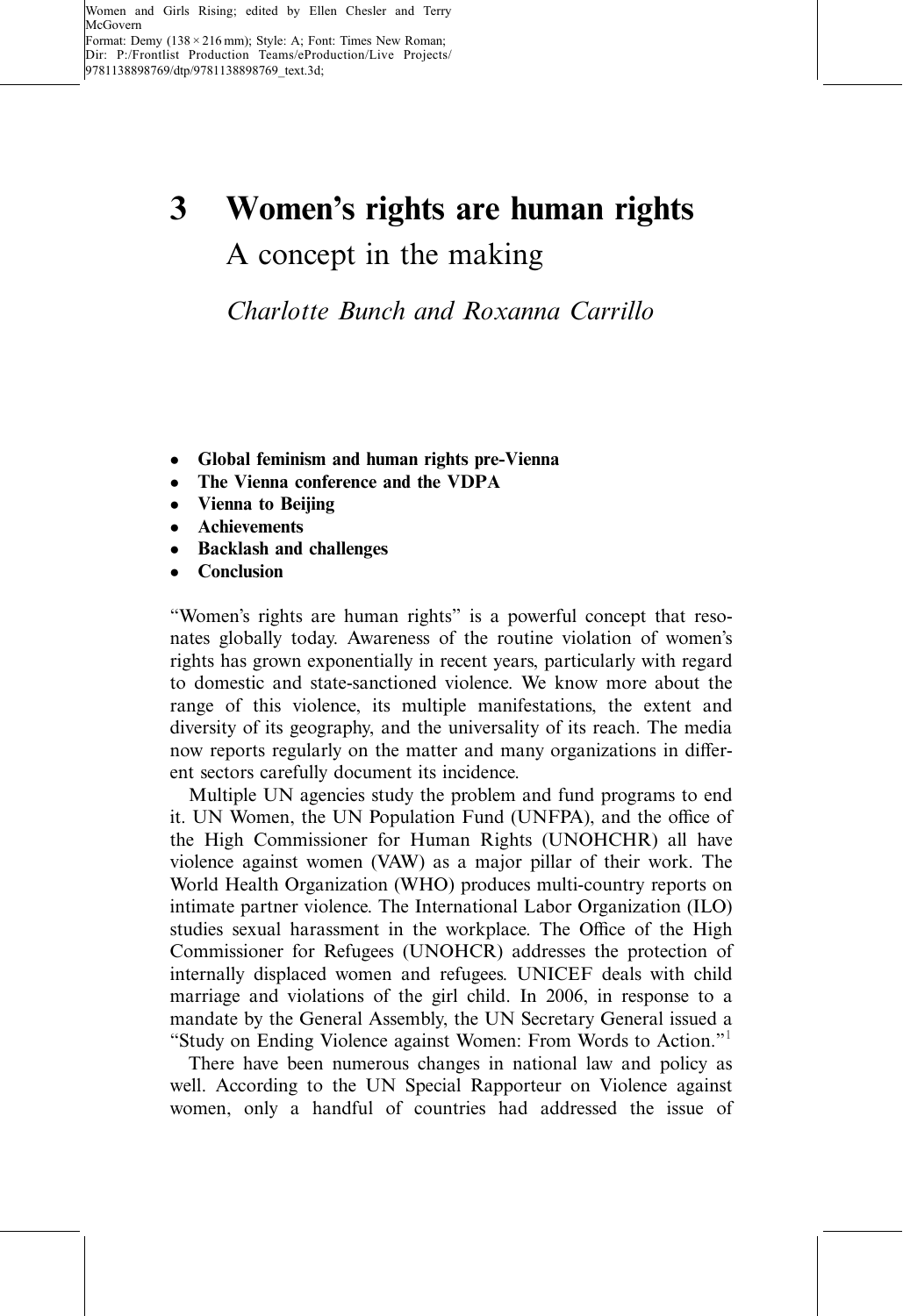<span id="page-1-0"></span>Format: Demy (138 × 216 mm); Style: A; Font: Times New Roman; Dir: P:/Frontlist Production Teams/eProduction/Live Projects/ 9781138898769/dtp/9781138898769\_text.3d;

## Women's rights are human rights 33

domestic violence in any form in 1994, but nine years later every UN member state, except Bhutan, had passed legislation or formulated national programs to deal with it. $<sup>2</sup>$  $<sup>2</sup>$  $<sup>2</sup>$ </sup>

However widely embraced today, the concept of VAW as a breach of fundamental human rights first came to light through the work of women's groups from around the world working collaboratively. The idea took root at the UN World Conference on Human Rights in Vienna in 1993, which first mainstreamed gender into human rights discourse and recognized VAW as worthy of universal response and condemnation.

Women organized for Vienna as part of an emerging global feminist movement that transcended geographies of North and South and looked to the UN as an important arena for advancing policies and programs. Global feminism in these years moved beyond traditional silos of "women's issues" and brought a gendered analysis to bear on concerns about peace and security, rights, development, health, and the environment. The UN World Conferences of the 1990s—Rio's Earth Summit, Vienna's on human rights, Cairo's on population and development, Copenhagen's Social Development Summit—provided key arenas for this work. They also prepared the way for a far more expansive treatment of women's issues than ever before at the UN Fourth World Conference on Women in Beijing. This paper briefly tells this story.

# Global feminism and human rights pre-Vienna

Framing women's rights as fundamental human rights was an idea whose time had come. It surfaced through feminist organizing around the UN world conferences on women. Peggy Antrobus sums up the impact of the UN Decade for Women which encompassed three World Conferences on Women—Mexico City in 1975, Copenhagen in 1980, and Nairobi in 1985:

It was within this context that women from around the world first encountered each other in a sustained and ever-deepening process focused on their position and condition. The Decade was to nurture and expand this movement in a way that not even its strongest protagonists could have imagined.<sup>[3](#page-16-0)</sup>

Occurring before the Internet transformed mass communications, these conferences were rare and precious opportunities that shaped a generation of civil society activists.<sup>4</sup> At each of them women eager to work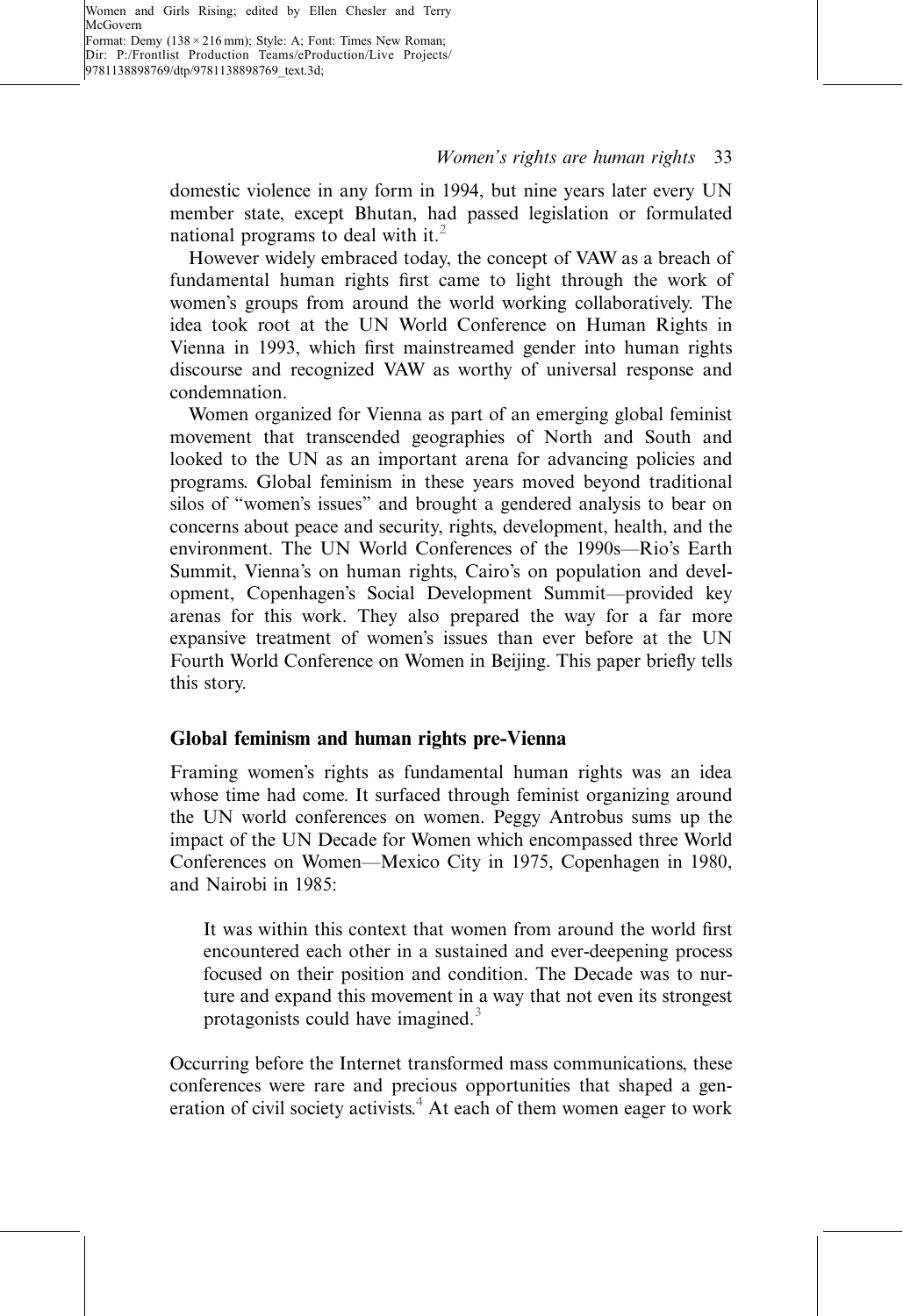<span id="page-2-0"></span>Format: Demy (138 × 216 mm); Style: A; Font: Times New Roman; Dir: P:/Frontlist Production Teams/eProduction/Live Projects/ 9781138898769/dtp/9781138898769\_text.3d;

# 34 Charlotte Bunch and Roxanna Carrillo

across cultures teamed up to advocate around specific issues and debated strategies for feminist theory and activism. This contact broadened understandings of the diverse conditions women face, as well as the common struggles. It also laid the foundation of personal trust and political awareness necessary to engage in collective activism across cultures.

Deconstructing this history uncovers valuable lessons. At the NGO Forum held parallel to the Second UN World Conference on Women in Copenhagen, for example, Bunch and Antrobus, of the Women and Development Unit (WAND) of the University of the West Indies col-laborated on a video called "World Feminists," shown daily.<sup>[5](#page-16-0)</sup> It generated considerable dialogue on linking feminism and other social movements and their critiques of power. In a section of the Forum on "International Feminist Networking," sponsored by the International Women's Tribune Center (IWTC) and ISIS International, informative cross-cultural discussions of VAW emerged.<sup>[6](#page-16-0)</sup> The Copenhagen conference has been remembered for its heated exchanges between North and South, but these sessions, by contrast, revealed commonalities, with an eager exchange of stories, laughter, and tears across what elsewhere seemed insurmountable cultural divides. VAW existed everywhere—no country was really "developed" on this, and no government had a solution. The convergence of prevailing social attitudes and of feminist strategies in response was striking—even as specific manifestations of violence varied by culture, race, class, religion, and other context-specific factors.

The process worked in two directions with local and regional activism also leading upstream to new global understandings. For example, in 1981, the Latin American women's movement's first regional "Feminist Encuentro"[7](#page-16-0) declared 25 November a day to call attention to VAW in commemoration of the Trujillo regime's assassination of the Mirabal sisters in the Dominican Republic. The day quickly became a "classic" of the feminist calendar—an opportunity to raise consciousness and mobilize for action. Eighteen years later, the UN officially recognized 25 November as the International Day for the Elimination of Violence against Women.<sup>[8](#page-16-0)</sup>

In Latin America, a region known for its struggles against military dictatorships, the predisposition to understand feminism as central to human rights and democratic practice was especially strong. Key conceptual breakthroughs on state responsibility for VAW, in particular, the decision by the Inter-American Court of Human Rights in Velasquez-Rodriguez v. Honduras,  $9$  come from this region's struggle to identify those responsible for the disappeared during the "dirty wars" of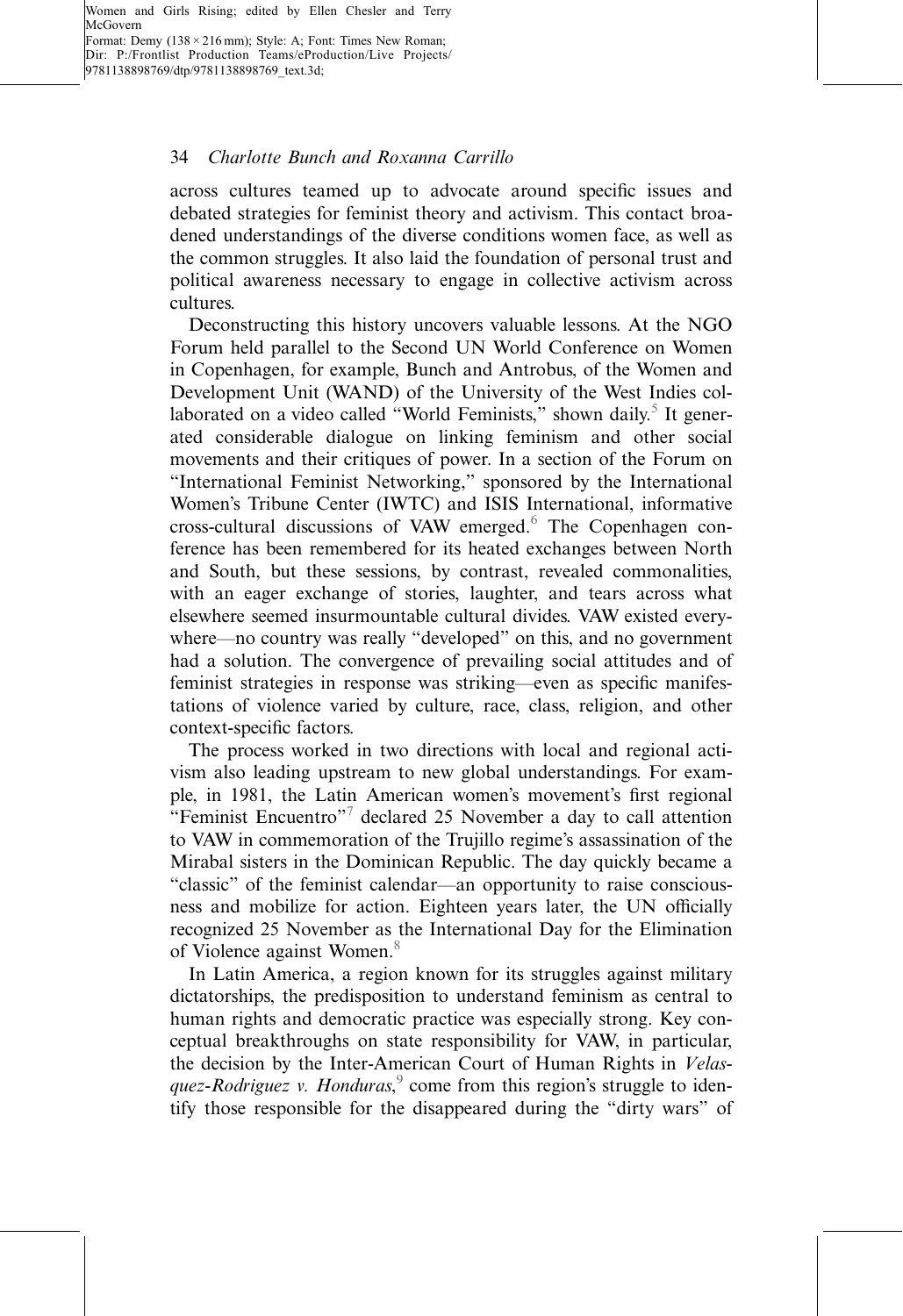<span id="page-3-0"></span>Format: Demy (138 × 216 mm); Style: A; Font: Times New Roman; Dir: P:/Frontlist Production Teams/eProduction/Live Projects/ 9781138898769/dtp/9781138898769\_text.3d;

#### Women's rights are human rights 35

the 1970s and 1980s. This decision broke new ground in identifying states' duty to prevent, prosecute, and punish violent acts of private perpetrators.

The Third UN World Conference on Women in Nairobi provided a venue for even more robust cross-cultural strategizing. At both the NGO Forum and the official intergovernmental conference, issues of gender-based persecution and violence were more visible than they had been five years earlier. In a number of countries, women were working against rape, domestic violence, sex tourism, forced prostitution, and female genital mutilation, and these issues were avidly discussed, although still not conceptualized formally as matters of human rights.

In Nairobi, feminists from the Global South became more visible, as did the expansion of women's movements everywhere. Regional women's events multiplied, and global initiatives emerged in many fields—women's studies, feminist publishing, lesbian rights, women's health and reproductive rights, etc. For example, Development Alternatives with Women for a New Era (DAWN), a network of Southernbased researchers and activists, was launched to promote Third-World feminist perspectives at Nairobi. Women in Law and Development sessions at Nairobi led to regional networks on this theme—Asia Pacific Forum of Women, Law and Development (APWLD) in Asia, Caribbean and Latin American Committee for the Defense of Women's Rights (CLADEM) in Latin America, and Women in Law and Development in Africa (WILDAF) in Africa.<sup>[10](#page-16-0)</sup> In 1987, the Network of Women Living under Muslim Laws (WLUML) was founded to create solidarity among activists.<sup>11</sup>

Interest in the human rights framework grew among feminists looking for ways to hold governments responsible for the plight of women, demanding more effective mechanisms to lift gender-based violations out of the shadows. Why were women trafficked for sex tourism treated as criminals and not given refugee status in the countries in which they landed? Why were women raped in war not offered asylum elsewhere? Why had the sexual torture of female political prisoners in the "dirty wars" of Latin America, or the organized rape of "comfort" women by Japan in the Second World War, been excluded from international justice proceedings? Feminists everywhere were examining the gendered exclusion of women's experiences from mainstream human rights considerations.

The Gabriela Women's Coalition in the Philippines launched a campaign in 1988 under the banner "women's rights are human rights." The Latin American Feminist Encuentro in Argentina in 1990 buzzed with discussion of this evolving paradigm. In 1992, Rebecca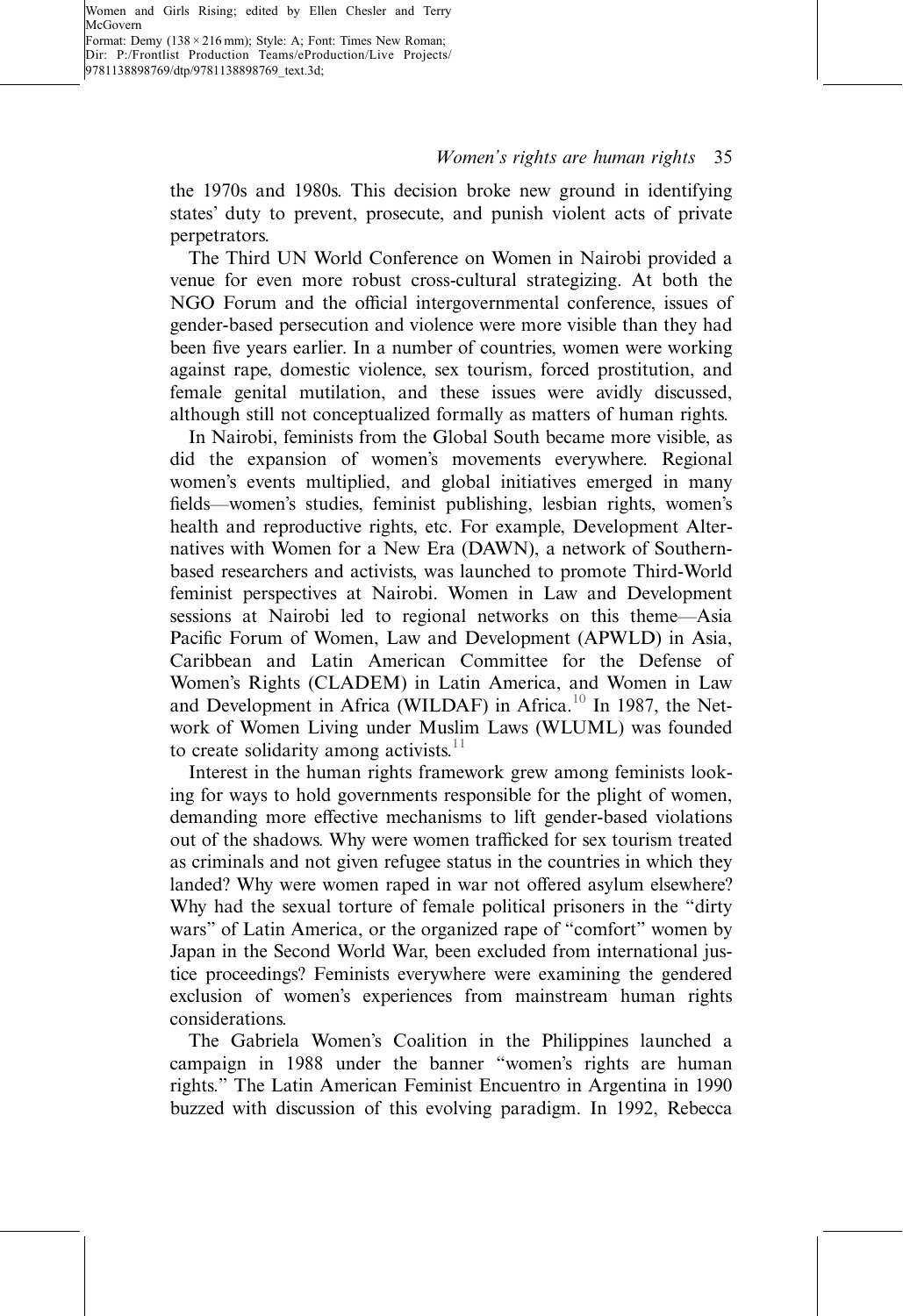<span id="page-4-0"></span>Format: Demy (138 × 216 mm); Style: A; Font: Times New Roman; Dir: P:/Frontlist Production Teams/eProduction/Live Projects/ 9781138898769/dtp/9781138898769\_text.3d;

# 36 Charlotte Bunch and Roxanna Carrillo

Cook organized a landmark consultation of lawyers at the University of Toronto to bring "legal theory and practice to bear on the relation-ship between international human rights and women's rights."<sup>[12](#page-16-0)</sup> Immediately after, the North-South Institute brought together activists with these lawyers for an international conference: "Linking Hands for Changing Laws: Women's Rights as Human Rights around the World."<sup>[13](#page-17-0)</sup> Both events became mobilizing forces for subsequent advocacy at Vienna. The International Interdisciplinary Congress on Women in Costa Rica in early 1993 provided another global opportunity to expand on this perspective. Leading up to Vienna, feminists repeatedly discussed the idea that women's rights and human rights are indivisible.

Women's caucuses also formed within mainstream human rights organizations. Amnesty International and Human Rights Watch established Women's Rights Divisions to research and document global abuses in the context of international law.[14](#page-17-0) The expertise of human rights specialists who brought a sophisticated understanding of human rights mechanisms was crucial to advancing methodology, documenting abuses, and demanding government accountability for violations of women.

Our own personal journeys converged at this time, and we co-organized workshops on global feminism in Latin America, South Asia, and at the Nairobi Conference. In 1987, we both went to Rutgers University in New Jersey, where Charlotte was a visiting scholar and Roxanna a graduate student. In Charlotte's seminar on "Global Feminism and Human Rights," we further developed our ideas and made contact with activists and scholars from around the world working on this topic.[15](#page-17-0) Two years later we founded the Center for Women's Global Leadership (CWGL) to develop and advocate for women's rights as human rights, using VAW as a prism. At the first CWGL Women's Global Leadership Institute in June 1991, two key strategies emerged. We would organize for this concept at the upcoming 1993 UN World Conference on Human Rights and we would develop a "16 Days of Activism against Gender Violence" campaign. The 16 Days explicitly linked human rights and VAW during the period between 25 November, International Day for the Elimination of Violence against Women, and 10 December, International Human Rights Day.<sup>[16](#page-17-0)</sup>

CWGL convened a working group on women's human rights in the New York area, which brought together local activists, lawyers, and academics who regularly exchanged perspectives and strategies. We also organized similar conversations cross-culturally, and in February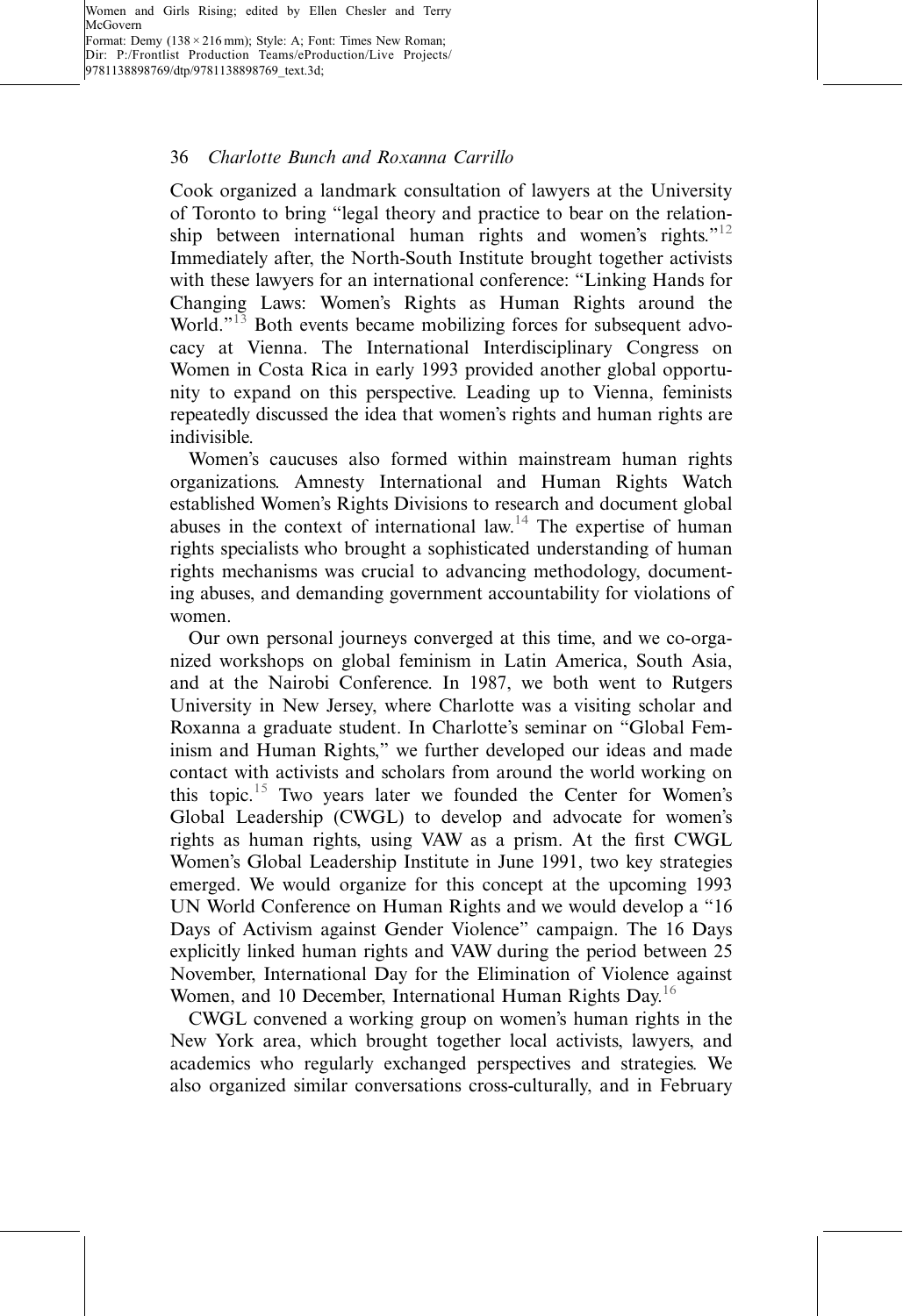<span id="page-5-0"></span>Format: Demy (138 × 216 mm); Style: A; Font: Times New Roman; Dir: P:/Frontlist Production Teams/eProduction/Live Projects/ 9781138898769/dtp/9781138898769\_text.3d;

# Women's rights are human rights 37

1993 held an international strategy meeting to coordinate plans for Vienna. $17$ 

Meanwhile at the UN itself, norm-setting initiatives on VAW were put in play by the Commission on the Status of Women (CSW) and the Division for the Advancement of Women (DAW), which produced an early UN study of domestic violence in 1989.<sup>[18](#page-17-0)</sup> The CEDAW Committee (the treaty body monitoring government compliance with the Convention on the Elimination of all Forms of Discrimination against Women) sought to remedy its earlier omission of VAW from the women's convention by developing General Recommendation [19](#page-17-0),<sup>19</sup> which interprets VAW as a form of discrimination as defined in Article II of CEDAW. The potential of a specific Convention on Violence against Women was explored, but political consensus and resources to do that did not materialize internationally, and instead an optional protocol for CEDAW was authorized.

On the operational side, the UN Development Fund for Women (UNIFEM), which had been created to support initiatives in the developing world, found its hands tied on this still volatile subject. Few development specialists and few national governments at the time saw VAW as part of "development," even as income-generating projects fell short of anticipated outcomes, and entrenched traditions of sex discrimination and domestic violence were recognized as obstacles.

UNIFEM therefore asked Roxanna to write a formal policy brief on the subject of VAW as an obstacle to development.<sup>[20](#page-17-0)</sup> Some Southern governments were initially opposed, fearing that the stigma of the issue would unfairly attach only to them. Underscoring the universality of the problem, however, UNIFEM Executive Director, Sharon Capeling-Alakija, and her Deputy, Thelma Awori, won the day. UNIFEM directed funds to support groups working on it, and in 1991 Roxanna became the staff person with responsibility for this portfolio. With preparations for Vienna under way, she also became UNIFEM's liaison in interagency UN meetings with direct access to the official planning process.

# A movement for women's rights as human rights

The Vienna Conference, the UN's first global human rights convening since 1968, took place soon after the demise of the Soviet Union, when new thinking on the subject became possible. As the Cold War waned, dictatorships fell, and democratic movements gained momentum in Eastern Europe, Latin America, and Asia, human rights gained greater influence as the world's shared ethical frame. At the same time, global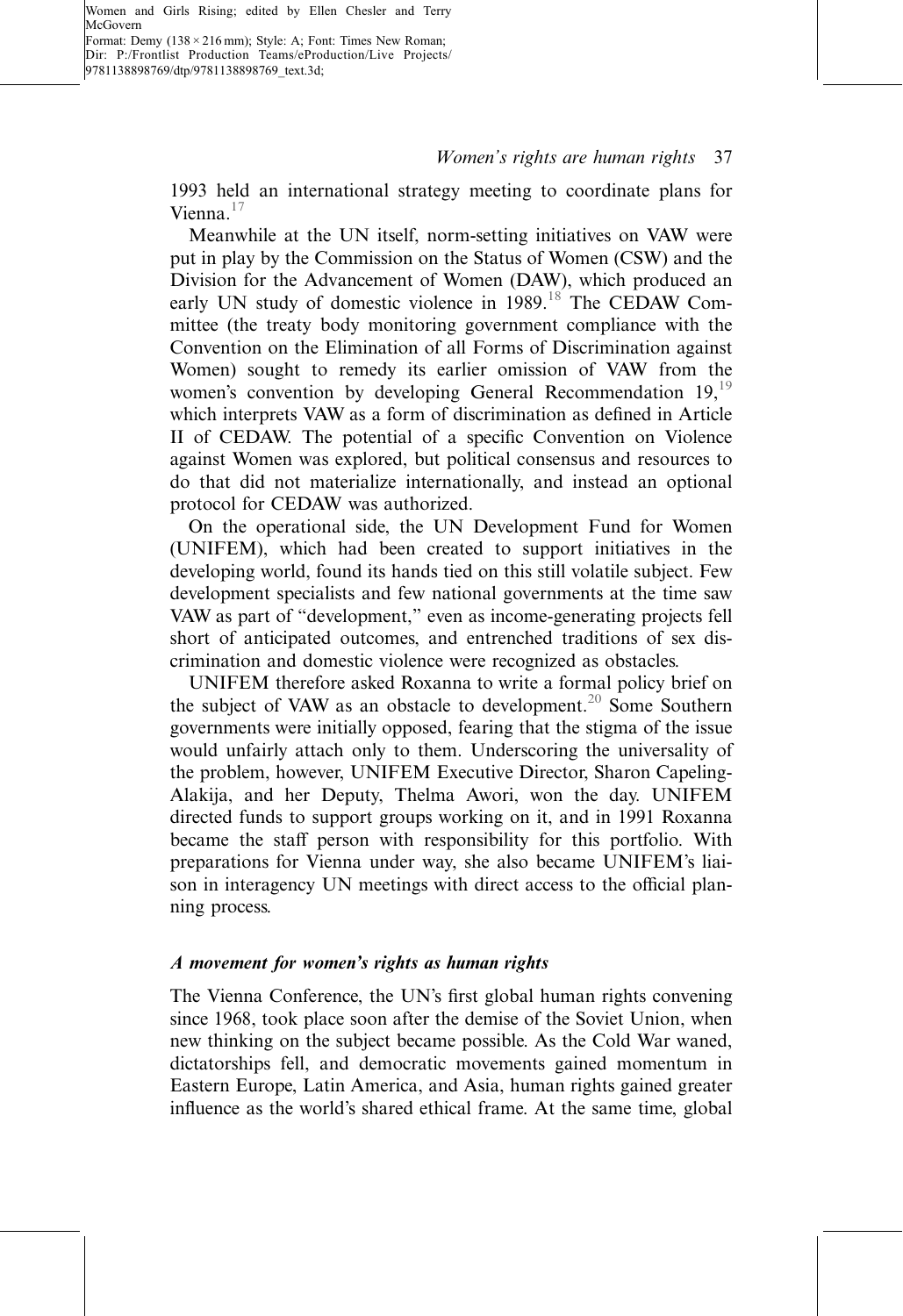<span id="page-6-0"></span>Format: Demy (138 × 216 mm); Style: A; Font: Times New Roman; Dir: P:/Frontlist Production Teams/eProduction/Live Projects/ 9781138898769/dtp/9781138898769\_text.3d;

# 38 Charlotte Bunch and Roxanna Carrillo

media attention was exposing the brutality of rape as a weapon of war in Bosnia—in the heart of Europe.

The Global Campaign for Women's Human Rights kicked off in 1991 with a petition asserting simply that "violence against women violates human rights." It called on the forthcoming UN conference "to comprehensively address women's human rights at every level of its proceedings." Initially circulated by CWGL, the International Women's Tribune Center (IWTC) and the World Young Women's Christian Association (YWCA), the petition became the first action of the 16 Days of Activism against Gender Violence campaign. Seeking individual signatures as endorsements from around the world, it served as a vehicle for drawing women into the preparatory processes for the Vienna conference. Touching a nerve, it was translated at the grassroots level into over 25 languages and circulated in 124 countries. In this pre-Internet age, boxes of signed paper petitions were soon mailed back to CWGL from faraway places, some signed with thumbprints by illiterate women. The process awakened widespread debate over women's rights in human rights discourse.

At local hearings women testified on how violence constitutes a human rights violation under covenants prohibiting torture or terrorism, and therefore demands state accountability. Women lobbied national governments and mainstream human rights groups, becoming a forceful presence at UN preparatory meetings for Vienna in Tunis, San Jose, Bangkok, and Geneva. Latin American feminists held a parallel event—"La Nuestra,"[21](#page-17-0) which developed demands and an advocacy strategy presented at plenary sessions of the governmental meeting. WILDAF held sub-regional meetings where participants contributed ideas and demands to a paper for Tunis. Through these experiences in caucusing, lobbying, and drafting text for inclusion in official documents, women learned critical skills, including how to present their demands persuasively in human rights terms.

UNIFEM made the collaboration of civil society and governments a central goal. It brought a dozen women from the Global South to Geneva where they formed a women's caucus and came to know the negotiators of the outcome document who would become key players in Vienna. UNIFEM also convened a meeting on "International Strategies to End Violence against Women," cosponsored by the govern-ment of the Netherlands and the North-South Institute of Canada.<sup>[22](#page-17-0)</sup> The Dutch underwrote the event, which brought some 80 women's rights activists, many from the South, to The Hague, most of whom then travelled on to Vienna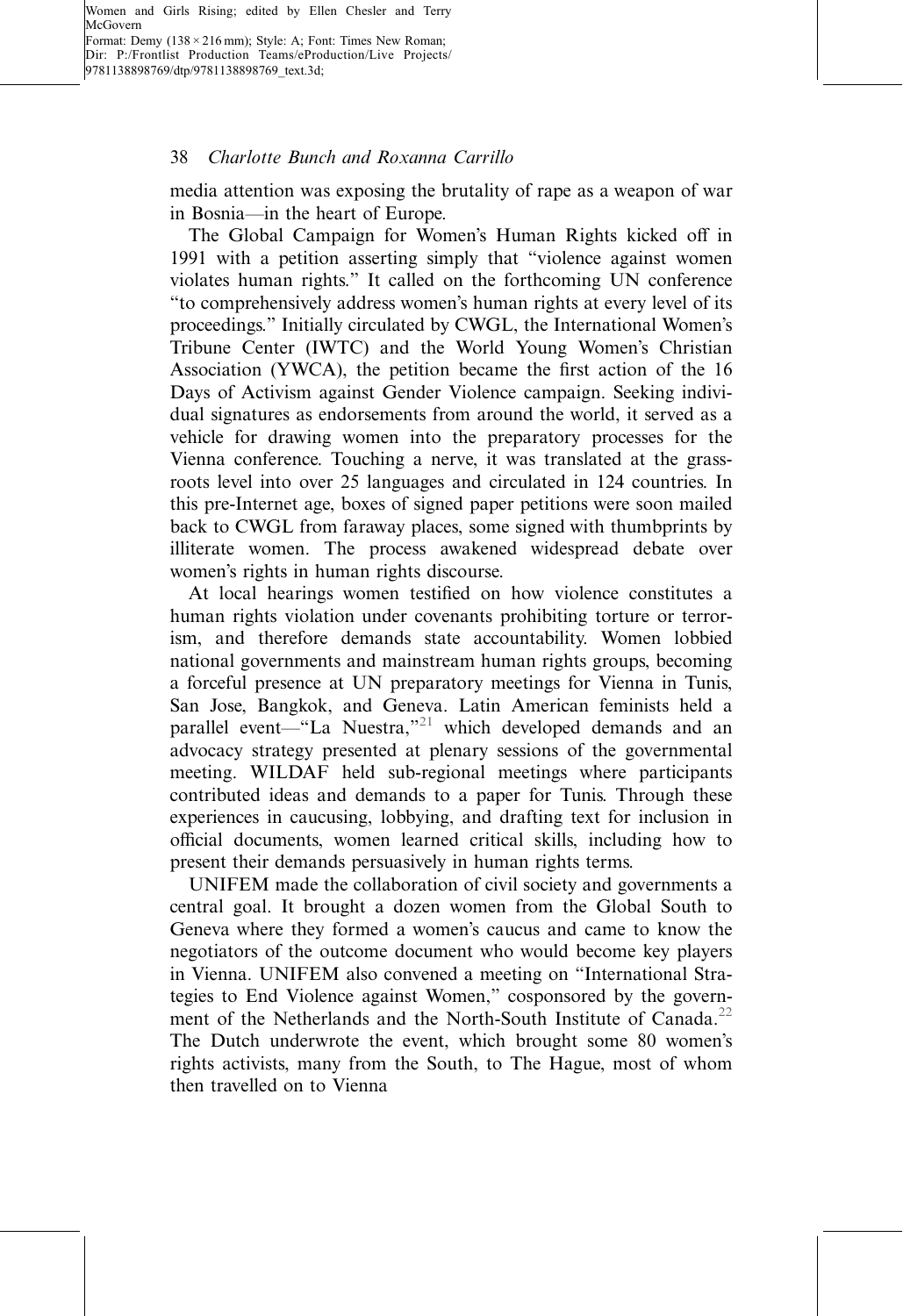<span id="page-7-0"></span>Format: Demy (138 × 216 mm); Style: A; Font: Times New Roman; Dir: P:/Frontlist Production Teams/eProduction/Live Projects/ 9781138898769/dtp/9781138898769\_text.3d;

# The Vienna conference and the VDPA

In Vienna, women worked across geographies and across sectors (UN staff, government delegations, and NGOs) to influence conference outcomes, and to gain media attention. The Global Campaign's initial background paper, and its work as rapporteur on women's issues in the NGO pre-event, guided a working group of over 200 who eventually agreed on demands endorsed by the NGO Forum as the basis for lobbying the official conference.

As a result of efforts by UNIFEM and the NGO Women's Caucus at Geneva, roughly half of all participants in the NGO space at Vienna were female. Many sessions were held on women's rights and a designated "Women's Rights Place" provided a hub for orientation, information-sharing, and networking. Global Campaign organizers also worked with a media team from the Communications Consortium Media Center in Washington, DC, led by Kathy Bonk, who trained a group of savvy spokespersons.

The campaign's key event was a day long "Global Tribunal."<sup>[23](#page-17-0)</sup> Feminist networks from around the world selected key cases, and 33 women gave testimony covering a wide range of issues including domestic violence, rape in war, trafficking, compromise of bodily integrity, abuse of migrant women, and the political persecution of lesbians. This riveting event demonstrated in graphic terms that the simple fact of being female can be life-threatening—that the inhuman and degrading treatment women too often experience conforms to conventional definitions of torture, terrorism, or slavery prohibited under human rights accords. Four prominent judges from different regions—two male and two female, working with a diverse team of women lawyers—issued powerful conclusions on why women's rights should be a priority. This judgment, along with over 250,000 petition signatures, was presented at the official conference. The campaign did not present women only as victims, but also as activists with agency, claiming our place as a constituency that would strengthen and revitalize the overall movement for human rights.

Official conference negotiations leading up to Vienna often foundered and broke down completely between North and South over approaches to definitions of social and economic rights as human rights. An agreed draft document did not emerge until after the last preparatory committee meeting in Geneva in April, where concern grew that overall consensus could not be reached in Vienna. In this context, women's rights emerged as a rare area of agreement coming from all regions, with draft text that arrived in Vienna almost free of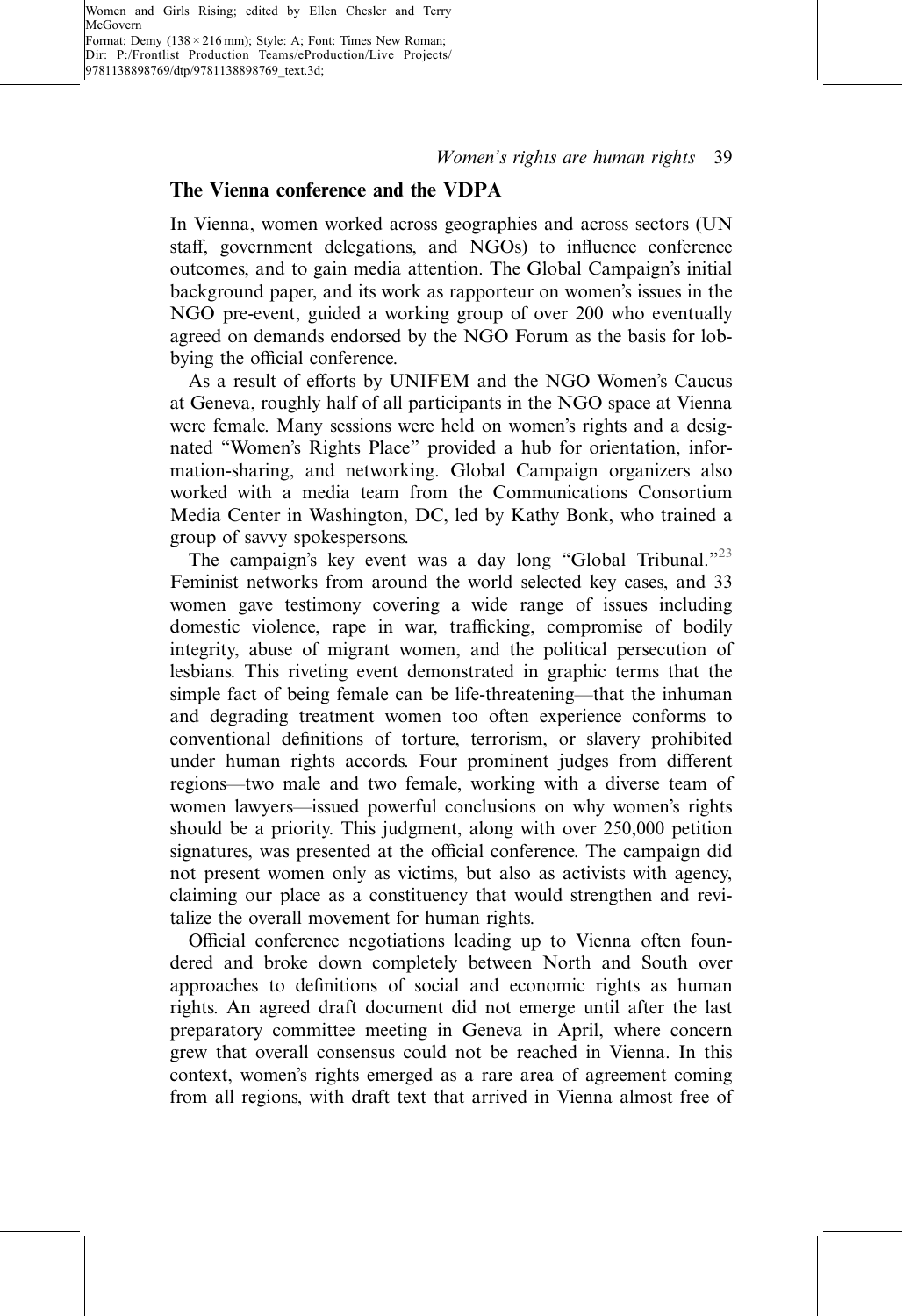<span id="page-8-0"></span>Format: Demy (138 × 216 mm); Style: A; Font: Times New Roman; Dir: P:/Frontlist Production Teams/eProduction/Live Projects/ 9781138898769/dtp/9781138898769\_text.3d;

# 40 Charlotte Bunch and Roxanna Carrillo

brackets, to the surprise of mainstream human rights organizations, which still viewed women's issues as marginal.

The final Vienna Declaration and Programme of Action (VDPA)<sup>[24](#page-17-0)</sup> affirms that "the human rights of women and of the girl child are an inalienable, integral and indivisible part of universal human rights" not to be subject to limitations. It recognizes VAW as an abuse to be eliminated and recommends the appointment of a special rapporteur to report on it. The far-reaching implications of these changes were only barely understood by the governments who adopted them and even by many of us who advocated for them.

Beyond this landmark recognition of women's rights as human rights, the VDPA has also been critical in other respects.<sup>[25](#page-17-0)</sup> Its affirmation that the "promotion and protection of all human rights is a legitimate concern of the international community" is crucial to global activism on behalf of women's human rights everywhere. Its defense of the universality of rights has also been central to women's rights defenders, who, in turn, have advanced the principle. If violating the rights of half of humanity can be conditioned in the name of culture, religion, or nationality, then the concept has little meaning.

The VDPA also reaffirms the indivisibility of human rights—civil, political, social, and economic—and underscores their interdependence. Again, women have advanced this concept, because the multiple violations of our rights are so often hard to distinguish and categorize. Feminists helped strengthen an intersectional approach to rights—understanding that discrimination in one area usually affects another—that violations on the basis of gender, race, class, and other factors intersect in the abuse most women experience.

Vienna opened the door to greater participation of NGOs in UN human rights deliberations, and particularly to those marginalized previously at the UN, including indigenous peoples, women, and groups from the Global South. This process continued with the creation of OHCHR, another outcome of Vienna, and as representatives of social movements gained greater access to the Human Rights Commission (now the Human Rights Council) and other human rights bodies and special mechanisms.

# Vienna to Beijing

With feminists regularly lobbying in Geneva, New York, and locally, the UN advanced more systematic standard-setting on women's human rights, especially around gender-based violence. The UN General Assembly adopted the Declaration on the Elimination of Violence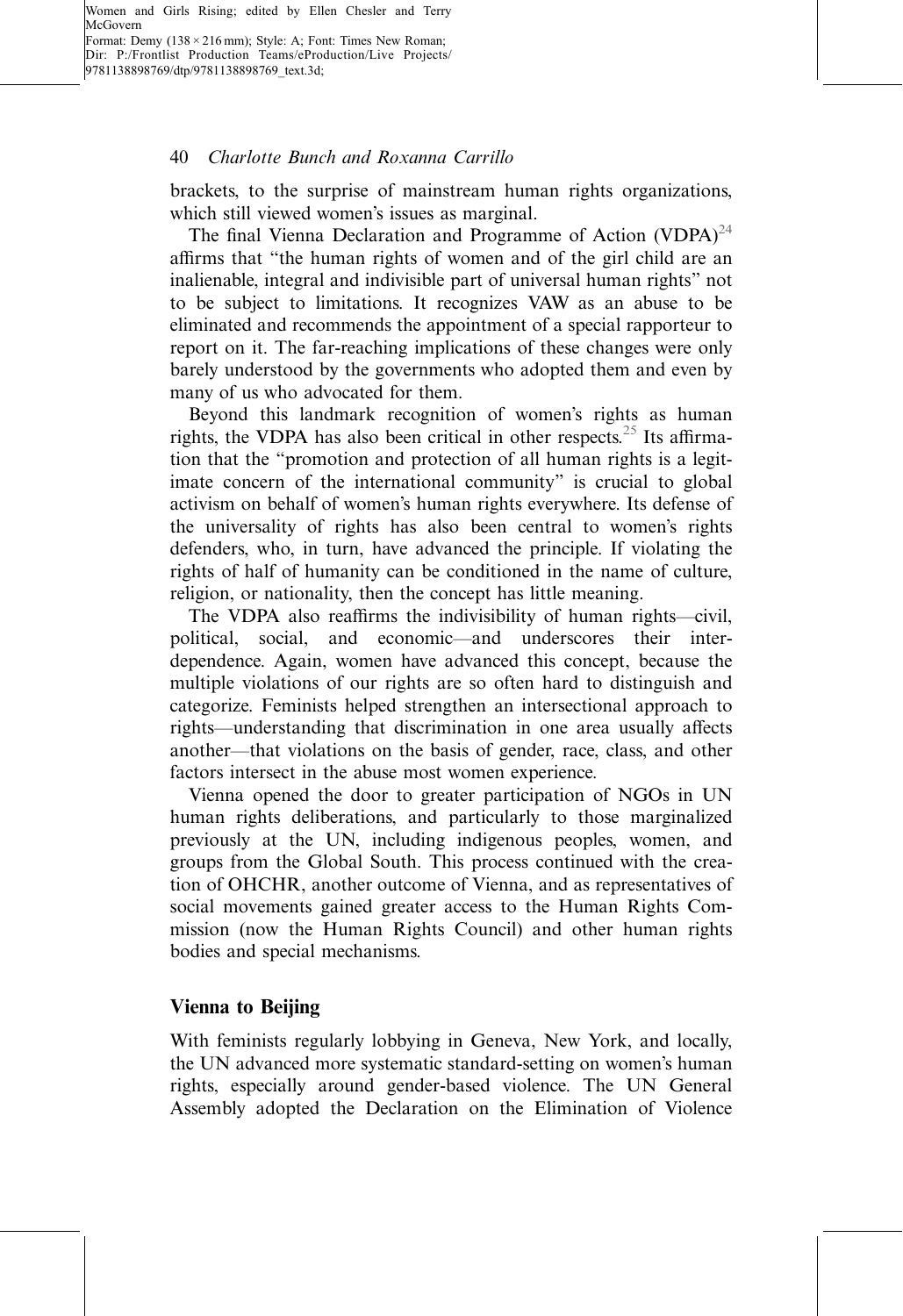<span id="page-9-0"></span>Format: Demy (138 × 216 mm); Style: A; Font: Times New Roman; Dir: P:/Frontlist Production Teams/eProduction/Live Projects/ 9781138898769/dtp/9781138898769\_text.3d;

## Women's rights are human rights 41

Against Women (DVAW) in December of 1993, and the Human Rights Commission at its first session after Vienna appointed a "Special Rapporteur on Violence against Women, its Causes and Consequences." These appointees have produced a rich body of work codifying human rights standards on gender violence. In 1994, the UN Commission on Human Rights also adopted its first resolution on gender integration, which has since evolved into annual sessions on the topic at the Human Rights Council, as well as a range of efforts to integrate women's perspectives more fully in all areas of human rights.

The success of the "women's rights are human rights" claim in Vienna also became a guiding framework in arenas beyond the formal human rights system. It has influenced the health, population and development, and peace and security dimensions of UN operations. Language negotiated in Vienna framed the conceptualizing of women's health, reproduction, and sexuality as rights matters at the 1994 International Conference on Population and Development in Cairo. In 1995, the Global Campaign reinforced specific gendered concerns as socio-economic human rights at the UN World Summit on Social Development in Copenhagen. In these settings, and then again at Beijing, a powerful backlash against feminist interpretations of human rights emerged, with conservatives strongly resisting the application of human rights principles to reproduction and sexuality.

The 1995 Beijing Declaration and Platform for Action  $(BPFA)^{26}$  $(BPFA)^{26}$  $(BPFA)^{26}$ reaffirms Vienna language on the universality of women's human rights and includes specific chapters on human rights and on VAW. Its 12 critical areas of concern broadly define women's rights to encompass health, education, and development, and specifically addresses rights of girls, such as consent in marriage. Its section on women and armed conflict incorporates a human rights approach to VAW in war and other aspects of a "women, peace and security" agenda that have since taken center stage. Then-First Lady, Hillary Rodham Clinton's famous speech in Beijing advocating "women's rights are human rights" brought added legitimacy and global media attention to the paradigm, helping it become the new norm.

An explosion of activity followed Beijing as women's groups and human rights organizations escalated their documentation of abuses and demands for change. Addressing issues from honor killings in Pakistan to reproductive rights in Peru, welfare and housing rights in the United States, or global questions of environmental justice, feminists have used human rights laws and instruments to try and hold governments accountable. At the same time, bilateral foreign aid, along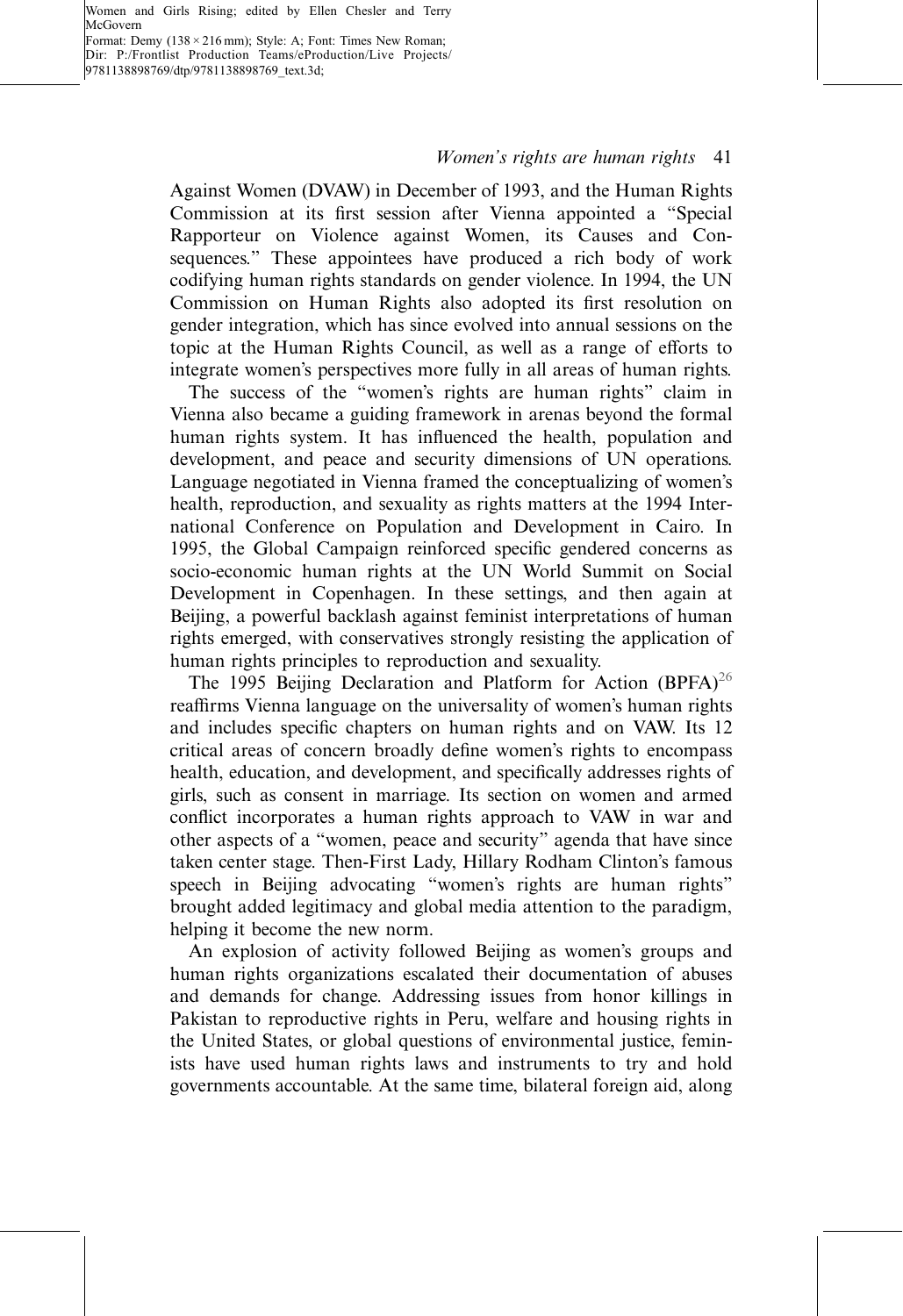Format: Demy (138 × 216 mm); Style: A; Font: Times New Roman; Dir: P:/Frontlist Production Teams/eProduction/Live Projects/ 9781138898769/dtp/9781138898769\_text.3d;

# 42 Charlotte Bunch and Roxanna Carrillo

with funding from multi-lateral institutions and agencies and some private foundations, now pay more attention to women's concerns.

The Vienna, Cairo, and Beijing conferences renewed interest in the Convention on the Elimination of All Forms of Discrimination Against Women (CEDAW) and gave impetus to the creation of an optional protocol, providing redress of individual grievances, which dramatically strengthens the document as a vehicle for implementation of women's rights. Increasing numbers of women's organizations now regularly engage the CEDAW committee and write shadow reports when their governments come up for periodic review. Improved national legislation and policies to help women exercise their rights have become benchmarks of government compliance with these treaties. And CEDAW now regularly informs national laws on issues of sex discrimination in civil status, political representation, employment, education, criminal justice procedures, and the like.

Collaboration among multiple constituencies of women from around the world has, of course, been fraught at times and not always easy. Success in working together—especially in the face of mounting backlash—was exhilarating at these conferences that resulted in strong outcome documents. Many challenges remain, and new obstacles have developed as a result of growing financial challenges, economic inequalities, health epidemics, and political unrest in many regions. Nevertheless, women have achieved a palpable sense of power and impact since Beijing. International organizations, donor resources and new information technologies have advanced this work, but its roots remain in women's movements on the ground. It is those movements that must rise up once again to address a still unfinished agenda.

#### **Achievements**

Hidden from view away from the drama of the use of force and international peace and security, there has been a quiet, creeping revolution in the area of women's and children's rights at the international level which may have far reaching consequences about how we think about international law and its place in the modern world.

Radhika Coomaraswamy, "Women and Children: The Cutting Edge of International Law," The Grotius Lecture, 2014

The legal advances and human rights mechanisms women achieved after Vienna and Beijing do indeed have revolutionary potential, if implemented. The Beijing call for an Optional Protocol to strengthen CEDAW implementation was adopted in 2000. The number of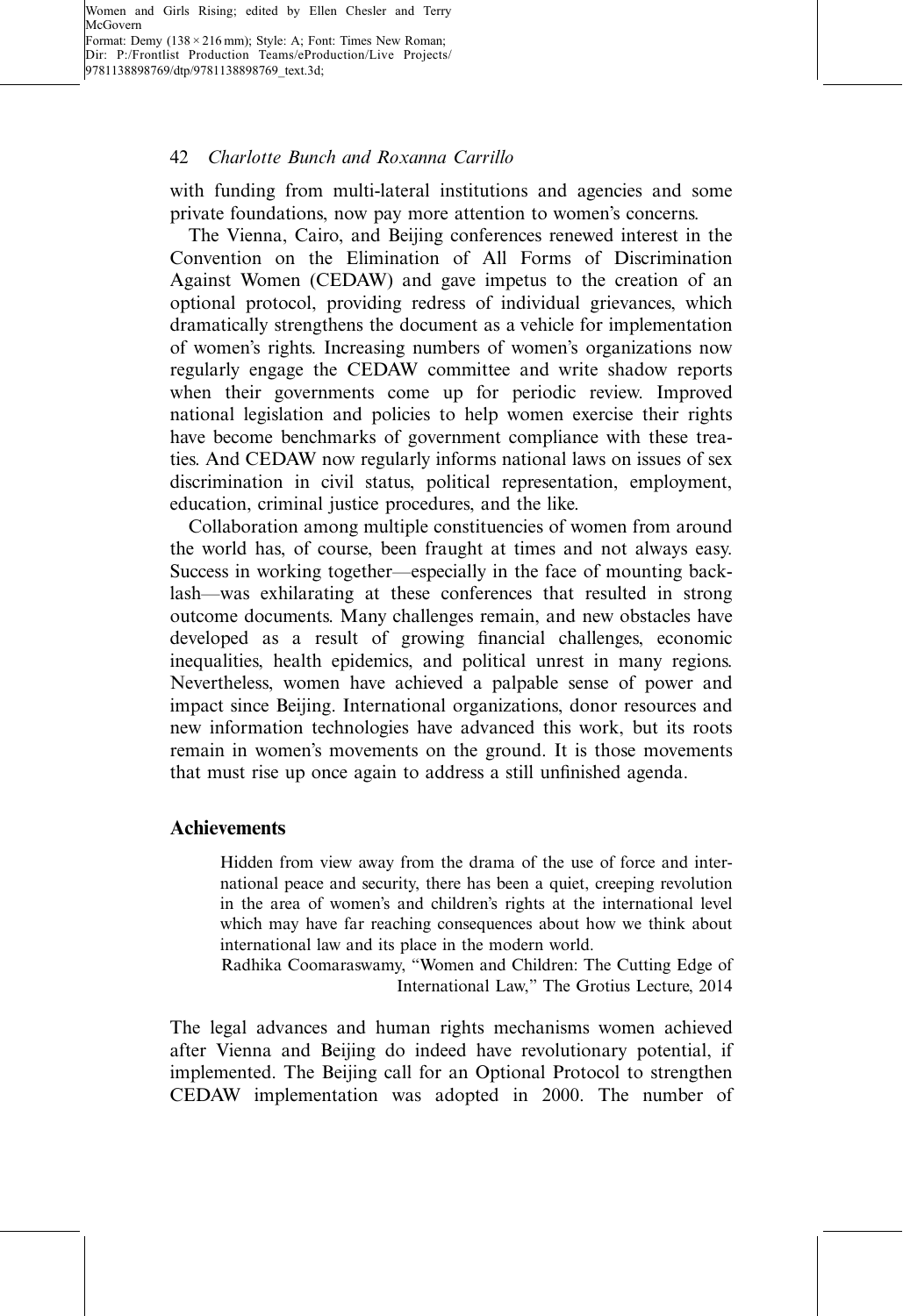<span id="page-11-0"></span>Format: Demy (138 × 216 mm); Style: A; Font: Times New Roman; Dir: P:/Frontlist Production Teams/eProduction/Live Projects/ 9781138898769/dtp/9781138898769\_text.3d;

# Women's rights are human rights 43

countries ratifying the convention jumped from 119 in 1994 to 188 in 2014, and significant numbers removed some of their reservations to CEDAW, including a few in the controversial area of family law.

The women, peace, and security agenda has been the focus of considerable high-level attention since the UN Security Council (2000) adopted its first resolution on women. Security Council Resolution (SCR) 1325 reaffirms the importance of participation in the prevention and resolution of armed conflict, and highlights the role of women in peacekeeping and peacemaking. It also addresses VAW in conflict, calling all actors to take special measures for the protection of women and girls. Under pressure from NGOs, national plans of action on SCR 1325 have been drawn up, but implementation is minimal. SCR 1325 has several implementing resolutions (SCRs 1820, 1888, 1889, 1960, and 2106), including one (SCR 1820) that led to the creation of a Special Representative of the Secretary General on Sexual Violence during Armed Conflict, who monitors and reports on this issue to the Security Council. These, unfortunately, only address sexual violence in conflict, leaving aside other aspects of the groundbreaking SCR 1325 and other issues women confront in times of war.

Although these developments have brought greater focus to issues of gender and violence in war and conflict, they have not yet made much difference on the ground where militarism and armed conflicts are still rampant. Significantly, however, the Rome Statute that created the International Criminal Court (1998) includes gender-based persecution and sexual violence as crimes against humanity, and provides for the application of criminal as well as moral sanctions against them. Its rigorous application could have an impact.

Regionally, human rights mechanisms have been created to hasten realization of women's rights. In Latin America, the first ever Convention on the Prevention, Punishment and Eradication of Violence Against Women (Convention of Belem do Para)<sup>27</sup> was adopted in 1994, and has since been a major trigger for significant legislative reform in every participating country. Comparable regional advances include the Optional Protocol on Women's Human Rights to the African Charter on Peoples and Human Rights (2000), and in Europe, the Istanbul Convention on Preventing and Combating Violence against Women and Domestic Violence (2011).

Another promising area is the growth in diversity of women's constituencies claiming rights. Indigenous, Afro-descendant, immigrant, Dalit, disabled, lesbian, younger, and older women, as well as racial, ethnic, and cultural minorities, among others, have come forward with their particularized stories of discrimination and violence. Such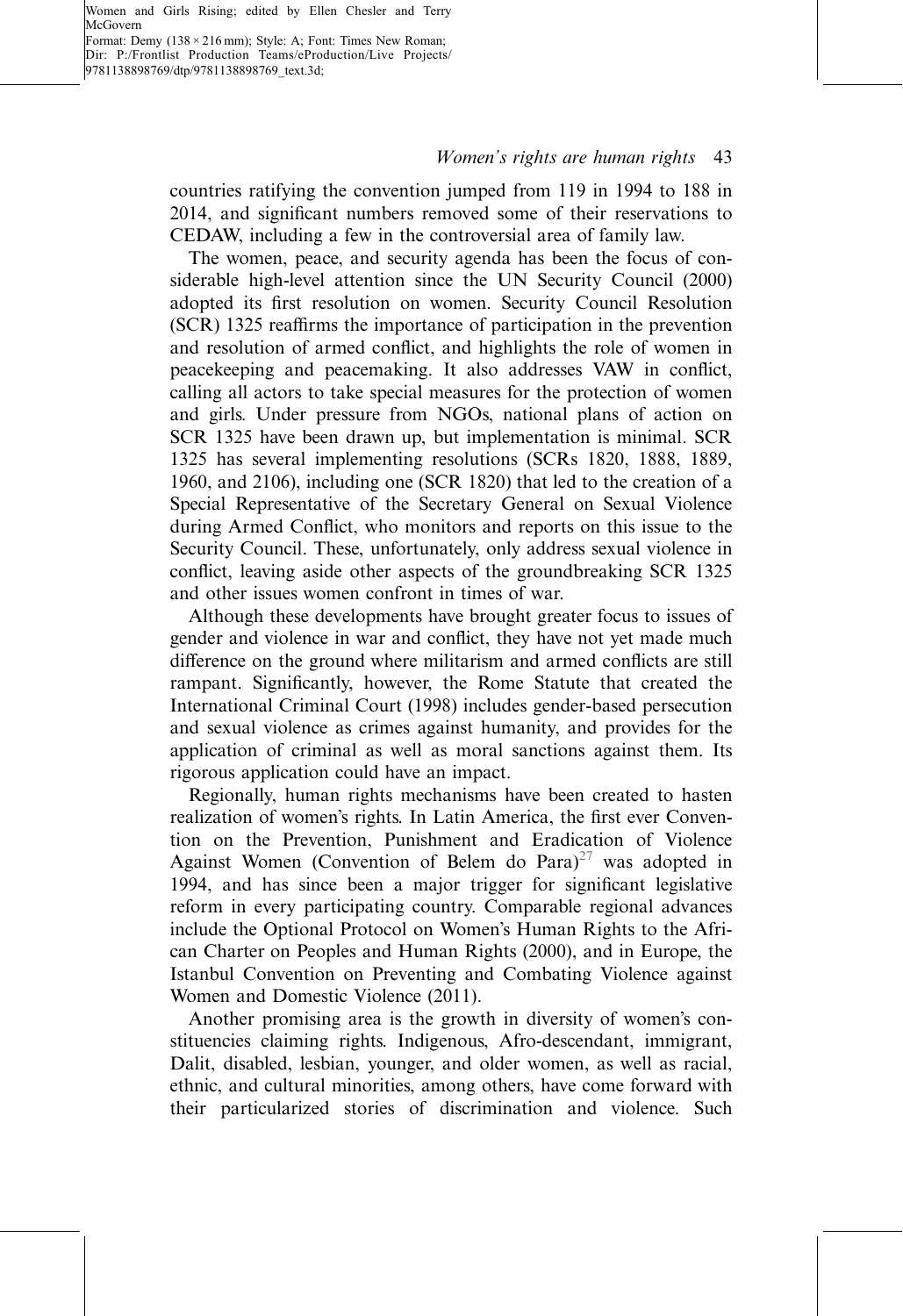<span id="page-12-0"></span>Format: Demy (138 × 216 mm); Style: A; Font: Times New Roman; Dir: P:/Frontlist Production Teams/eProduction/Live Projects/ 9781138898769/dtp/9781138898769\_text.3d;

# 44 Charlotte Bunch and Roxanna Carrillo

diversification has complicated definitions of "women," but also enriched and amplified the conceptual clarity necessary to deal with the intersection of gender and other factors, and thus make possible greater realization of rights for all. Women are also considerably more visible as leaders—often with a feminist perspective—in a range of social movements such as disability and land rights groups.

Given the more visible advocacy role of women on gender and other human rights concerns, the need for their protection and security as human rights defenders has become clear.<sup>[28](#page-17-0)</sup> Feminists and human rights activists have collaborated over the past decade to address the increasingly precarious situation of all human rights defenders, and to understand the particular needs of those working on women's and sexual rights. $^{29}$  $^{29}$  $^{29}$ 

Feminist and human rights movements have profoundly affected each other in this and other areas of theory and practice. Feminist thinking created a critique of the socially constructed separation of the public and private spheres, demonstrating how violations readily denounced in "public" spaces, such as battlefields or prisons, are often tolerated or excused in the private space of the family. This added to an expanding understanding of collusion by the state with ostensibly "private actors," such as corporations, private militias, churches, or families.

Feminists have, in turn, adopted key human rights concepts like "due diligence." All three UN Special Rapporteurs on Violence against Women (Radhika Coomaraswamy, Yakin Ertürk and Rashida Manjoo) have delineated state responsibility for working to prevent and respond to acts of VAW committed by private actors, and due diligence is now an accepted international obligation of governments.<sup>[30](#page-18-0)</sup> The NGO Due Diligence Project has spelled out state obligations as the "Five P's—prevention, protection, prosecution, punishment and provision of redress." This framework is aimed at bringing practice in line with norms and standards. $31$ 

A major contribution of feminist analysis has been to recognize the body as a key site of rights violations. The conceptualization of sexual rights links reproductive rights to rights of sexual expression and pleasure, including sexual orientation and gender identity. It recognizes that many violations are centered on the control of women's sexuality—from criminalization of contraception and abortion, to the practice of female genital mutilation, stoning and "honor killings," or the "corrective rapes" and forced marriages imposed on women who transgress gender norms. Gender constructions are now also understood as a dimension of abuse of gay men and transgender people and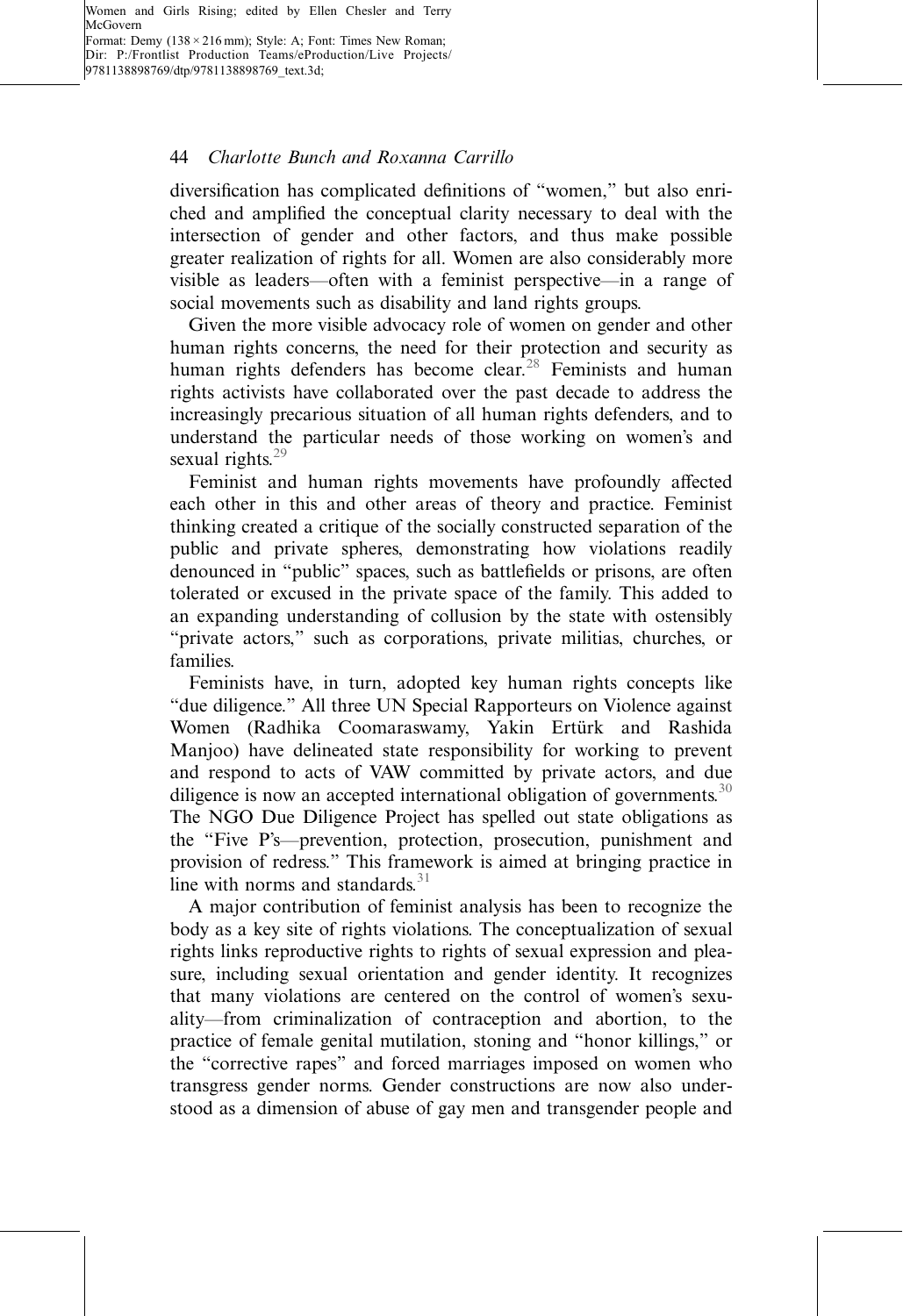<span id="page-13-0"></span>Format: Demy (138 × 216 mm); Style: A; Font: Times New Roman; Dir: P:/Frontlist Production Teams/eProduction/Live Projects/ 9781138898769/dtp/9781138898769\_text.3d;

# Women's rights are human rights 45

as a factor in shaping how all men experience torture, rape, and abuses intended to humiliate them by treating them like women.

Another area of considerable, but insufficient, progress is the growth in resources for women's rights work. In 1996, the UN established a Trust Fund to End Violence against Women, which has since funded cutting-edge initiatives, many of them later replicated by national governments and NGOs. Women's funds have been created in a variety of countries bringing new resources, but total revenues still remain small. The establishment of UN Women in 2010 was meant to create a more powerful and coordinated voice for women's rights and to galvanize more resources. However, the precarious global economic climate leaves UN Women's budget substantially below expectations and far smaller than other operating agencies like UNICEF.

Some global foundations and corporations have increased their interest in women, but not necessarily in funding advocacy around rights or to shift cultural norms. The Association For Women's Rights in Development (AWID) in two recent reports uncovers the disturbing finding that only 18 percent of new resources "for women" fund women's movement organizations and advocacy, $32$  but rather fund charities, education, and services. This is disturbing given that supporting women's groups has been shown to be the most effective and efficient way to use such resources, especially in combating VAW.<sup>[33](#page-18-0)</sup>

# Backlash and challenges

Norms and laws have changed dramatically in the 40 years since Mexico City and the 22 years since Vienna. Women have claimed their human rights and now play a greater role in the public realms of most countries. However, as we all know too well, the existence of laws and mechanisms, although important, does not mean our work is finished. Closing the gap between the setting of standards and their implementation remains our collective challenge. As the Geneva Academy of International Humanitarian Law and Human Rights concluded in its review of women's rights, "[A] global snapshot of women's enjoy-ment of their basic human rights in 2014 appears bleak."<sup>[34](#page-18-0)</sup>

Tragically, despite dramatic changes in awareness and even in laws, VAW has shown no discernible decrease in actual prevalence. The UN now estimates that gender-based violence is experienced—often repeatedly—by one of every three women in the world.<sup>[35](#page-18-0)</sup> Rashida Manjoo, the current UN Special Rapporteur on Violence against Women, summed up the problem in a 2013 report on state responsibility: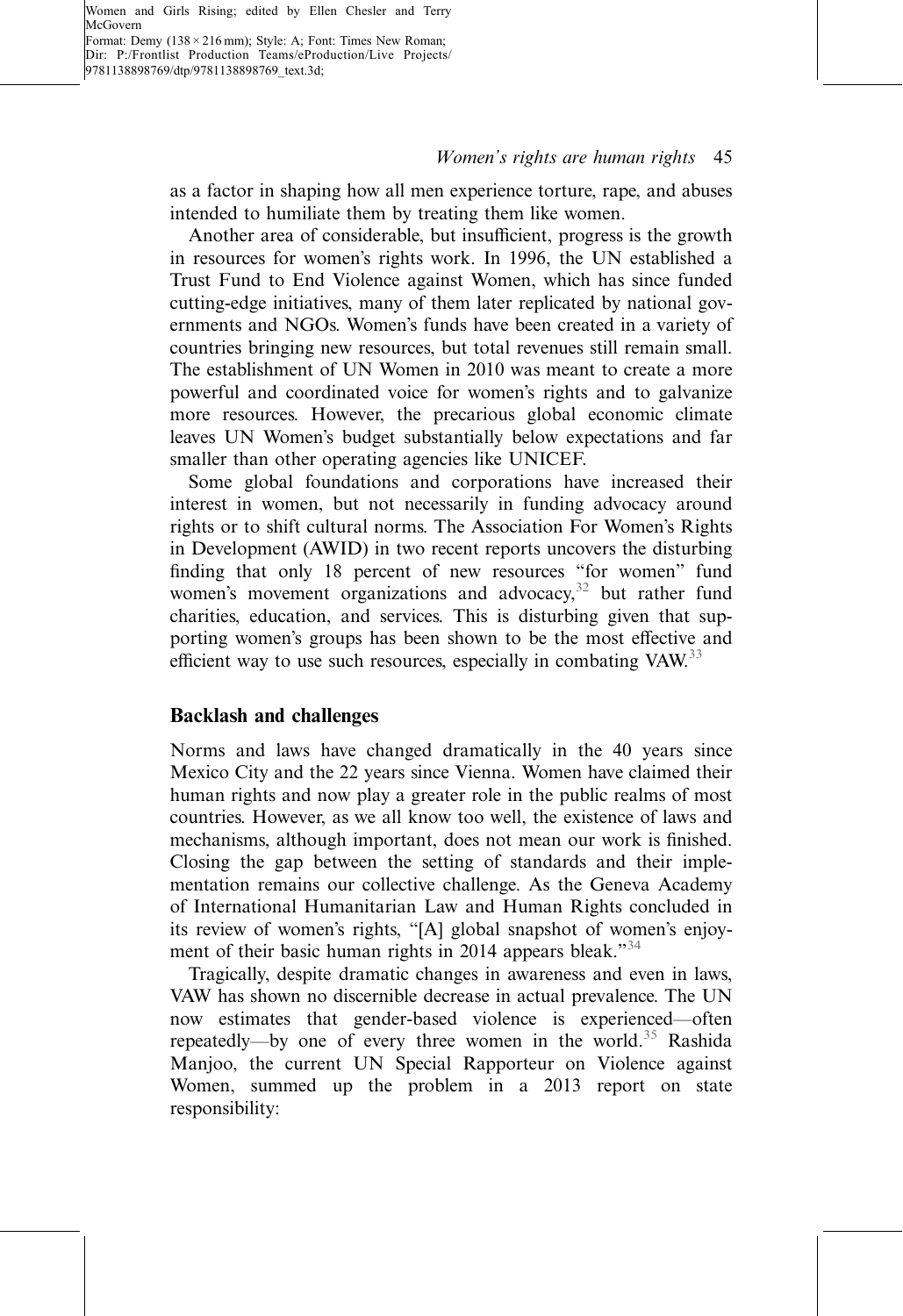<span id="page-14-0"></span>Format: Demy (138 × 216 mm); Style: A; Font: Times New Roman; Dir: P:/Frontlist Production Teams/eProduction/Live Projects/ 9781138898769/dtp/9781138898769\_text.3d;

### 46 Charlotte Bunch and Roxanna Carrillo

Despite numerous developments, violence against women remains endemic, and the lack of accountability for violations experienced by women is the rule rather than the exception in many countries. Some challenges as regards state responsibility include: lack of acceptance of violence against women as a human rights issue; inadequate state responses; minimum time, effort and resources are devoted to the problem … also lack of response to addressing both individual and structural aspects of inequality and multiple and intersecting forms of discrimination, which are a cause and a con-sequence of violence against women.<sup>[36](#page-18-0)</sup>

The forces of backlash against fundamental social change have also grown stronger, especially in intergovernmental negotiations at the UN. Fundamentalist backlash against women's claims to equality, and especially to sexual and reproductive rights, has seized on claims of national, cultural, and religious sovereignty as excuses for perpetuating socially constructed patriarchal practices. Ironically, many who agree on little else will claim that women's rights threaten their "unique culture," and that some aspect of control over women's bodies is intrinsic to their national or cultural identity and/or faith, including, for example, Southern Baptists in the United States, Iranian mullahs, Zulus in South Africa, Russian Orthodox priests, and the Vatican. As Pregs Govender of South Africa has put it, "[p]atriarchy, as a globally shared culture, expresses itself differently in local contexts."[37](#page-18-0)

VAW is not some marginalized, exotic practice in remote places, but a critical factor in maintaining the domination of small groups of men in virtually all societies. So strong is the backlash against gains, that previous UN consensus over VAW is now faltering. For example, at the 2003 UN CSW review of the VAW section of the BPFA, no agreed conclusions on it were adopted—the first time the CSW failed to reach consensus in its Beijing reviews. Again at the 2013 session of the CSW on the same topic, agreement was barely reached after endless negotiations watered down the link between VAW, culture, and control over women's bodies.

Conflicts around women and sexual rights are now also threatening past agreement over the principle of universality in human rights. Universality does not mean that all women's lives are the same, or that their choices will be identical. It simply means that every woman is entitled to claim rights and live a life free of discrimination and violence justified in the name of culture or religion.

Cultures are not static or apolitical or unaffected by outside forces. Nor are they detached from prevailing material conditions. Claims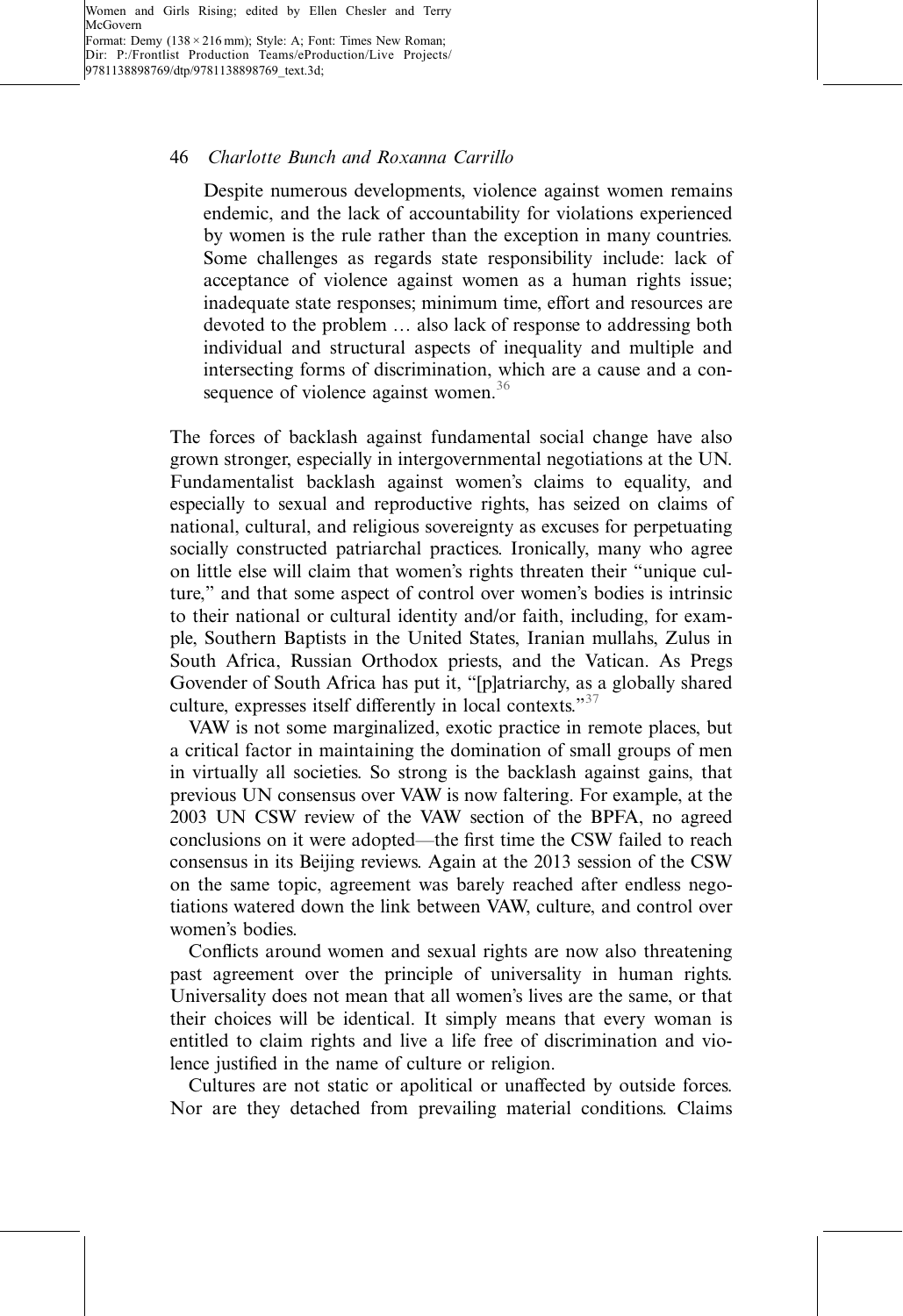<span id="page-15-0"></span>Format: Demy (138 × 216 mm); Style: A; Font: Times New Roman; Dir: P:/Frontlist Production Teams/eProduction/Live Projects/ 9781138898769/dtp/9781138898769\_text.3d;

# Women's rights are human rights 47

called "cultural" or "religious" are also political—reflecting fear of and resistance to prevailing secular and globalized tendencies. Challenging the appropriation of culture by conservative forces and reclaiming women's right to participate in how cultures evolve is an important feminist strategy, long advanced by groups like WLUML, whose global campaign proclaims: "Violence is not our Culture."<sup>[38](#page-18-0)</sup> Backlash is also personal, as witnessed in the increasing number of defenders of women's human rights attacked and recently jailed in places like Azerbaijan, Colombia, and Egypt, or even worse, assassinated in Libya, Somalia, Honduras, and other sites of conflict. The defense of such women by the international community is crucial to women's advancement.

Progress in realizing women's human rights is also threatened by economic challenges in much of the world, resulting in austerity policies bringing reduced public programming and spending to redress inequalities. Conditions of extreme poverty foster deeply entrenched traditions denying women equal rights to education, formal employment, and property ownership, as well as making them vulnerable to abuses such as child marriage, domestic violence, and trafficking. Women's personal and social status will not continue to advance unless the growing gap between extreme rich and poor can be closed.

Finally, we must reassess the role of the UN in advancing human rights and justice. Recent UN meetings and forums have primarily been about preserving past achievements, not advancing new gains or raising questions about the use of valuable resources for minimal results. Further, privatization of many governmental services requires new thinking about non-state actor accountability to human rights norms. These challenges are currently playing out in UN talks over the Post-2015 Sustainable Development Goals.

# Conclusion

The world conferences of the 1990s still stand as beacons of hope that concerted collective action can advance respect and the realization of women's rights. Networking across boundaries and dividing lines was key to those achievements, and the challenge today is to find new forms for such collaborations. New generations of women around the world must now carry this message forward. Fortunately, they are rising up everywhere, often in surprisingly brave ways, and frequently with support from young men. The challenge is to build on past gains with new energies and insights.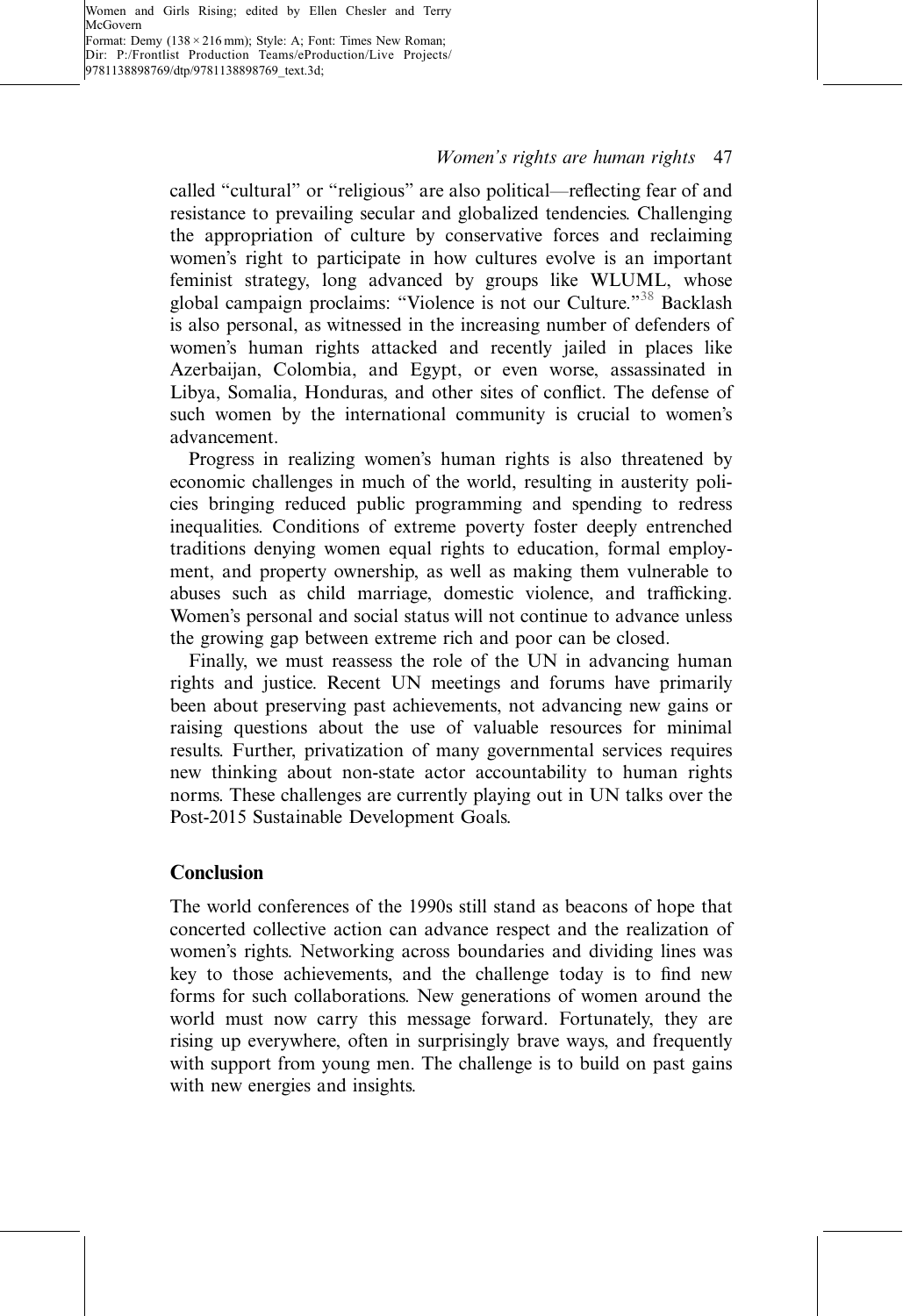<span id="page-16-0"></span>Format: Demy (138 × 216 mm); Style: A; Font: Times New Roman; Dir: P:/Frontlist Production Teams/eProduction/Live Projects/ 9781138898769/dtp/9781138898769\_text.3d;

# 48 Charlotte Bunch and Roxanna Carrillo

# **Notes**

- [1](#page-0-0) United Nations, Ending Violence against Women, From Words to Action: Study of the Secretary General (New York, NY: United Nations, 2006).
- [2](#page-1-0) Radhika Commaraswamy "Women and Children: The Cutting Edge of International Law" (The Grotius Lecture 2014, Annual General Meeting of the American Society for International Law, Washington, DC, 9 April 2014).
- [3](#page-1-0) Peggy Antrobus, The Global Women's Movement: Origins, Issues and Strategies (London: Zed Press, 2004), 37.
- [4](#page-1-0) See "UN Activist Forum" section of the Journal of Women's History 24, no. 4 (2012) for a series of reflections by women involved in these conferences. Note also The Proceedings of the International Tribunal on Crimes against Women, compiled and edited by Diana E.H. Russell and Nicole Van de Ven, (CA: Frog in the Well Press, 1984) for testimony from women around the world involved in the 1977 NGO tribunal held in response to the UN International Women's Year.
- [5](#page-2-0) The World Feminists video directed by Martha Stuart as part of her series called "Are You Listening?" was the product of an international workshop sponsored by the Women and Development Unit of the University of the West Indies (WAND), and the United Nations Asian and Pacific Centre for Women and Development (APCWD), held in Stony Point NY in 1980. See Charlotte Bunch, Passionate Politics (New York: St. Martin's Press, 1987), 285–292.
- [6](#page-2-0) Charlotte organized this part of the Forum with two key global women's groups: IWTC based in New York (founded out of the Mexico City conference in 1975) and ISIS International (founded in 1976) based in both Geneva and Rome.
- [7](#page-2-0) Latin American feminists have been meeting in an Encuentro Feminista Latino Americano y del Caribe (EFLAC) every two to three years to exchange information and strategies, and to affirm regional solidarity. The first meeting took place in Bogota, Colombia in 1982.
- [8](#page-2-0) In December 1999 the UN General Assembly passed resolution 54/134 declaring 25 November as International Day for the Elimination of Violence against Women.
- [9](#page-2-0) The Honduras government argued that it did not have any responsibility for the crimes of the paramilitaries that caused the death of Velásquez Rodríguez, because the perpetrators were "non-State" actors. The Inter-American Court of Human Rights decided against the Honduras government in the judgment of July 29 1988.
- [10](#page-3-0) The acronyms stand for Asia Pacific Women Law and Development, Comité Latinoamericano por la Defensa de los Derechos de la Mujer, and Women in Law and Development in Africa.
- [11](#page-3-0) Charlotte Bunch, Peggy Antrobus, Samantha Frost, and Niamh Reilly, "International Networking for Women's Human Rights", Global Citizen Action, eds. Edwards, M. and Gaventa, J (Lynne Reiner Publishers, 2001).
- [12](#page-4-0) Rebecca Cook, ed., Human Rights of Women: National and International Perspectives (Philadelphia: University of Pennsylvania Press, 1994), 3.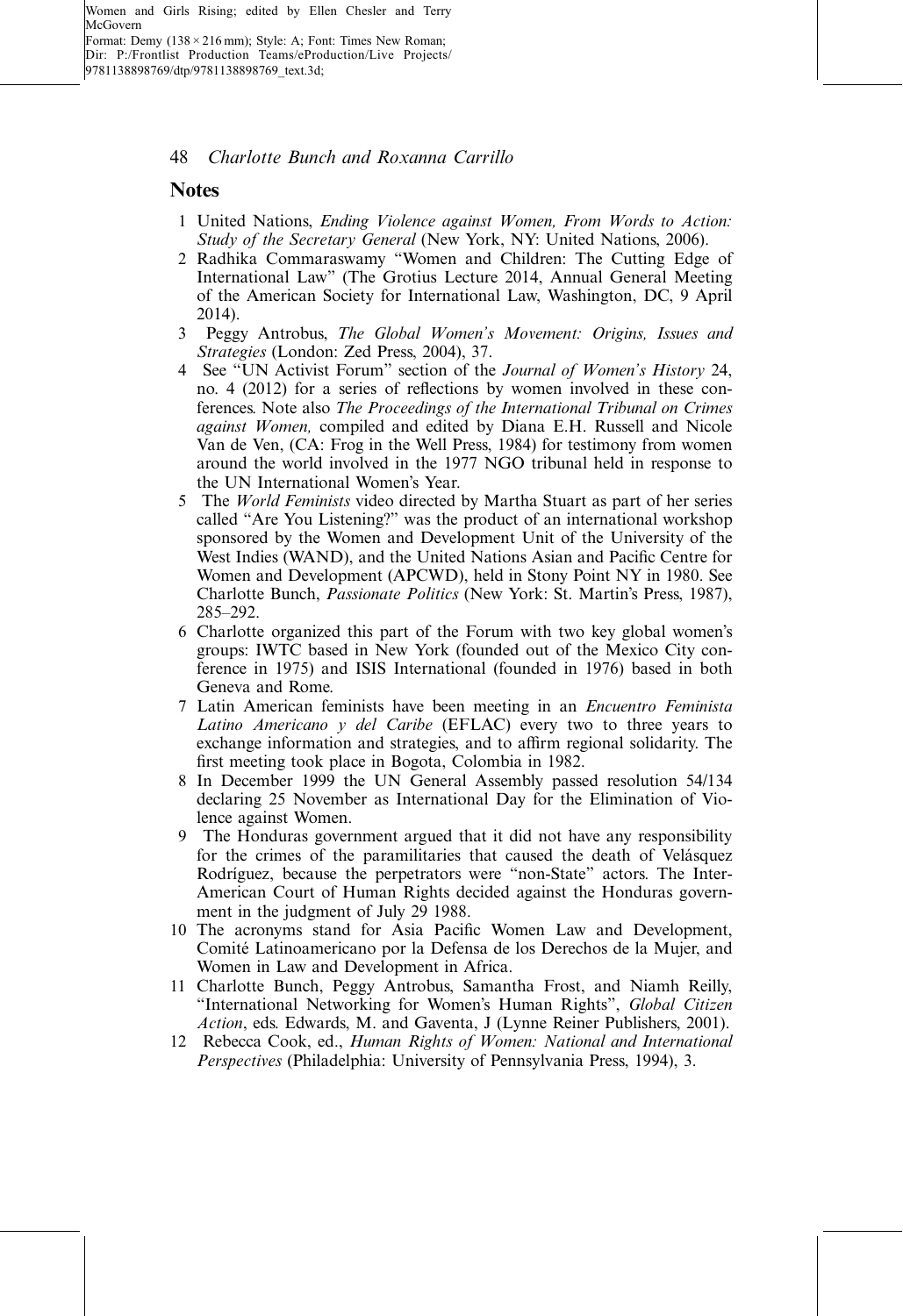<span id="page-17-0"></span>Format: Demy (138 × 216 mm); Style: A; Font: Times New Roman; Dir: P:/Frontlist Production Teams/eProduction/Live Projects/ 9781138898769/dtp/9781138898769\_text.3d;

#### Women's rights are human rights 49

- [13](#page-4-0) Joanna Kerr, ed., Ours By Right: Women's Rights as Human Rights (London, Ottawa: Zed Press in association with the North-South Institute, 2003).
- [14](#page-4-0) Human Rights Watch, Worden, M. ed. The Unfinished Revolution: Voices from the Global Fight for Women's Human Rights (New York: Seven Stories Press, 2012).
- [15](#page-4-0) Some of the earliest writings on women's rights as human rights include: Georgina Ashworth "Of Violence and Violation: Women and Human Rights" Change Thinkbook II (London, 1986); Alda Facio at Mujer Fem-Press (ILET) Santiago, No.97, especial "Contraviolencia", December, 1988; Lori Heise, "Crimes of Gender" in WorldWatch (March-April 1989): 12–21; Gail Omvedt Violence Against Women: New Movements and New Theories in India(New Delhi: Kali for Women, 1990); Roxana Vasquez and Giulia Tamayo, Violencia y Legalidad (Lima: Concytec, 1989).
- [16](#page-4-0) Rutgers Center for Women's Global Leadership, The Activist Origins of the 16 Days Campaign, http://16dayscwgl.rutgers.edu/about/activist-or igins-of-the-campaign.
- [17](#page-5-0) Center for Women's Global Leadership, International Campaign for Women's Human Rights, 1992–93 Report (New Brunswick, N.J.: Center for Women's Global Leadership, 1993).
- [18](#page-5-0) United Nations Centre for Social Development and Humanitarian Affairs. Division for the Advancement of Women, Violence against Women in the Family. Prepared by Jane F. Connors. (New York: United Nations, 1989).
- [19](#page-5-0) See all General Recommendations to CEDAW and more specifically General Recommendation 19 http://www.un.org/womenwatch/daw/cedaw/ recommendations/recomm.htm.
- [20](#page-5-0) Roxanna Carrillo, Battered Dreams: Violence against Women as an Obstacle to Development (New York: UNIFEM, 1992).
- [21](#page-6-0) "La Nuestra" as the feminist regional meeting was called, took place 3–5 December 1992 in San Jose, Costa Rica.
- [22](#page-6-0) Report of the International Conference on Strategies for the Elimination of Violence against Women, June 1993 in The Hague. The Netherlands Ministry for International Development and Cooperation, in collaboration with UNIFEM and The North-South Institute; Vienna Declaration and Programme of Action (VDPA), Adopted by the World Conference on Human Rights in Vienna on 25 June 1993.
- [23](#page-7-0) Charlotte Bunch and Niamh Reilly, Demanding Accountability: The Global Campaign and Vienna Tribunal for Women's Human Right. (New Brunswick, NJ: CWGL and NY, NY: UNIFEM, 1994). This event is captured in the film The Vienna Tribunal, directed by Gerry Rogers, the National Film Board of Canada.
- [24](#page-8-0) VDPA, op.cit, 33.
- [25](#page-8-0) Ibid, 34.
- [26](#page-9-0) Report of the Fourth World Conference on Women (E.96.IV.13), 4–15 September 1995.
- [27](#page-11-0) Inter-American Convention on the Prevention, Punishment and Eradication of Violence against Women.
- [28](#page-12-0) See the 27 February 2002 groundbreaking report on women human rights defenders prepared by Hina Jilani, Special Representative of the Secretary